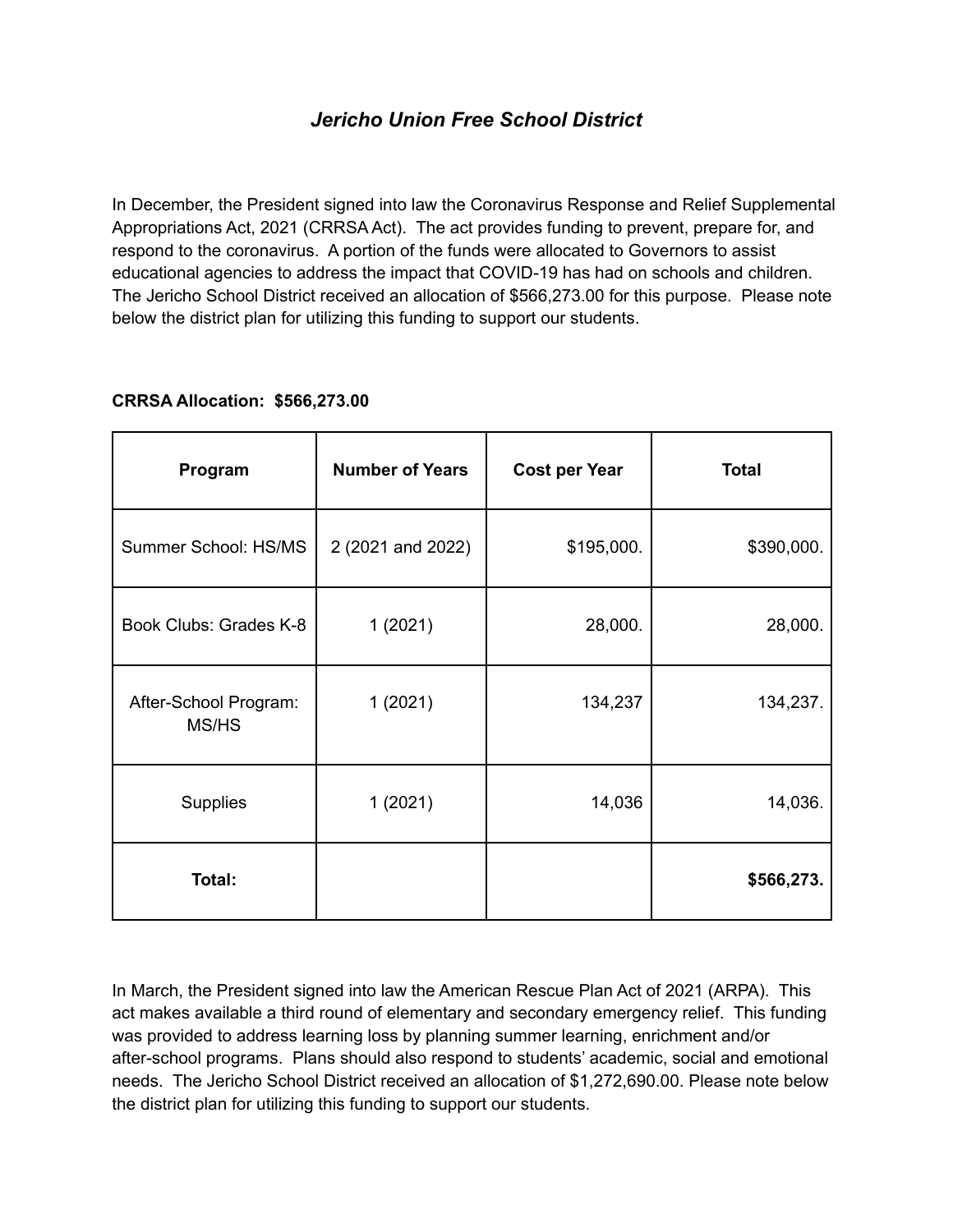## **ARPA Allocation: \$1,272,690.00**

| Program                           | <b>Number of Years</b>  | <b>Cost per Year</b>                                           | <b>Total</b> |
|-----------------------------------|-------------------------|----------------------------------------------------------------|--------------|
| Summer School: HS/MS              | 1(2023)                 | \$200,000.                                                     | 200,000.     |
| Grade 6 Summer Program            | 3 (2021, 2022,<br>2023) | \$3,750.                                                       | 7,500.       |
| After-School Program: K-5         | 3 (2021, 2022,<br>2023) | Year 1: \$152,000.<br>Year 2: \$153,000.<br>Year 3: \$155,000. | 460,000.     |
| After-School Program:<br>MS/HS    | 2 (2022, 2023)          | \$137,500.                                                     | 275,000.     |
| Book Clubs: K-8                   | 2 (2022, 2023)          | 28,460.                                                        | 56,920.      |
| Transportation (Summer)           | 2 (2022, 2023)          | 4,500                                                          | 9,000.       |
| Supplies                          | 2 (2022, 2023)          | 13,660.                                                        | 27,320.      |
| Technology<br><b>SMART Boards</b> | 2022                    | 236,950.                                                       | 236,950.     |